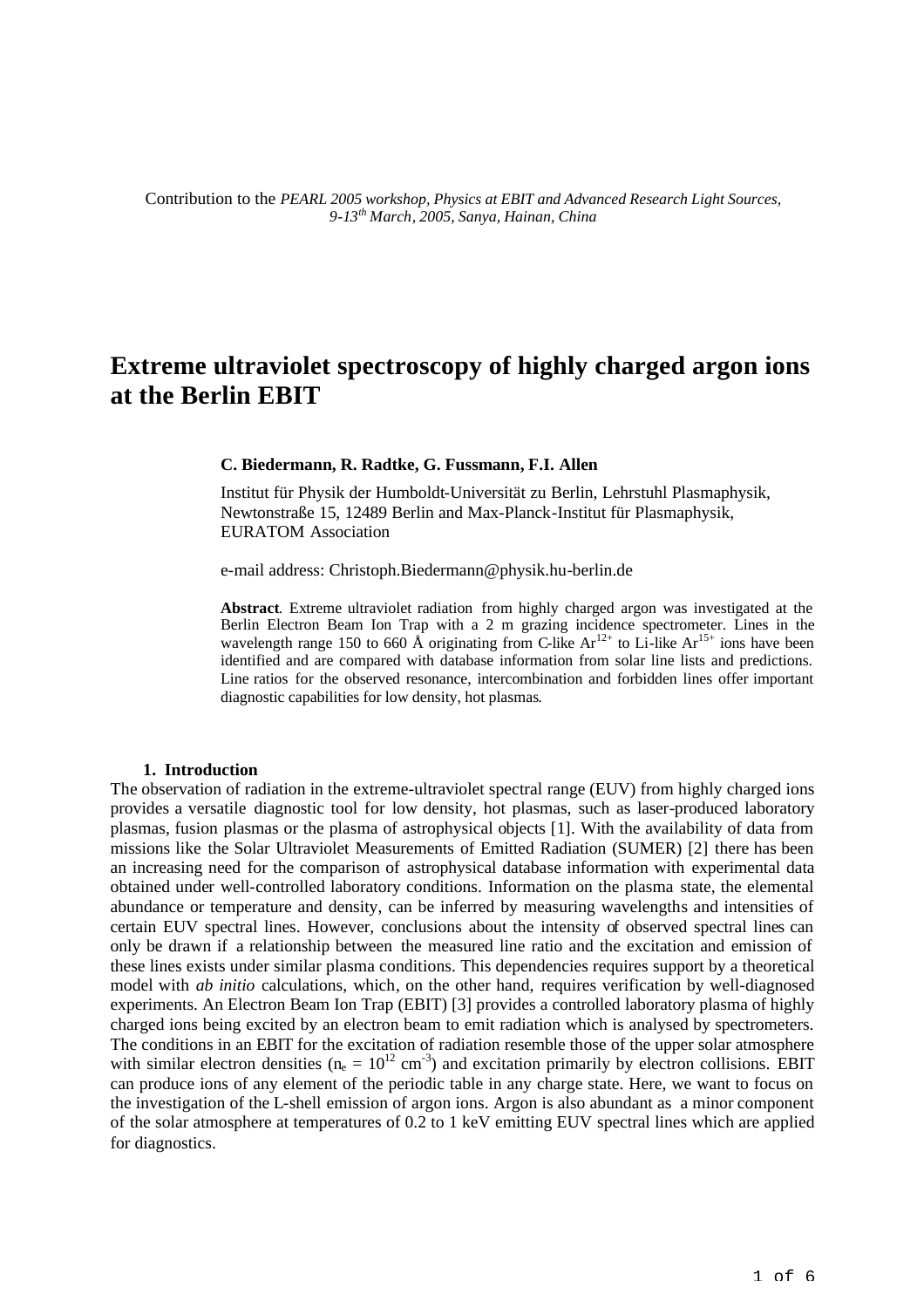There is only scarce information on the L-shell emission of argon in line lists, e.g. NIST's Atomic Spectra Database has so far no entries for highly charged argon ions like C-like  $Ar^{12+}$  to Li-like  $Ar^{15+}$ . Some information is collected in the Kelly tables [4] from solar line lists [5-7] and theta-pinch experiments [8]. A proposal by Feldman [1] points out a few specific line ratios suitable for diagnostics with reference to wavelengths predictions by Edlén [9] and solar line lists [5-7]. Recently spectral information on  $Ar^{12+}$  became available by Liang et al. [10] applying the recently developed Flexible Atomic Code.

At the Berlin EBIT we have measured the EUV radiation of O-like  $Ar^{10+}$  to Li-like  $Ar^{15+}$  ions in the wavelength range 150 to 700 Å. In the contribution here, we present a comparison with the wavelengths available for  $Ar^{12+}$  to  $Ar^{15+}$  ions.

## **2. Experimental method**

The Berlin EBIT uses a strongly compressed monoenergetic electron beam (6 to 90 mA) to produce highly charged ions by successive electron impact ionization. The ions are trapped radially by the space charge potential and excited by collisions with electrons [3]. Axial confinement is achieved by biasing (200 V) the end sections of the drift tube structure which also allows periodical (100 ms) emptying of the trap to prevent accumulation of high-Z background ions. The target specie argon is injected as neutral gas continuously into the trapping region.

The acceleration voltage of the electron beam is set in order to produce a particular highest charge state determined by the ionization potential of the ion species. Decreasing the acceleration voltage systematically limits the highest possible ionization stage and one observes now the radiation pattern of that ion to disappear as soon as its charge state can no longer be produced. The electron beam energy  $E<sub>e</sub>$  is determined by the acceleration potential at the drift tube assembly, taking into account corrections for the space charge of the electron beam and the ion inventory of the trap. The uncertainty in E<sub>r</sub> is  $\pm 20$  eV originating from the estimate of the number of trapped ions and E<sub>r</sub> has a spread of about 40 eV.

The EUV radiation emitted from the ions is analyzed with a high-resolution Schwob-Fraenkel grazing-incidence spectrometer [11]. A 6 m curvature grazing-incidence Au-plated mirror focuses the radiation from the 70  $\mu$ m diameter, 16 mm high excitation region in the trap on the 18  $\mu$ m wide entrance slit of the spectrometer, which is equipped with a 600 l/mm grating mounted at an angle of  $2^{\circ}$ 



with a blaze angle of  $3.5^\circ$ . The photons are detected by a  $MgF_2$ -coated microchannel-plate stack followed by a phosphor screen image intensifier viewed by a thermoelectrically cooled charge-coupled device camera. The detector assembly moves with high precision along the Rowland circle, recording spectral information in the range 30 to 1000 Å. The wavelength scale was calibrated using the Lyman series of He<sup>+</sup> and well-known lines in first and second order diffraction from C- to Li-like Neon [4].

**FIGURE 1.** EUV-emission spectra of B-like  $Ar^{13+}$  and C-like  $Ar^{12+}$  ions at three different electron beam energies. The bottom plate shows the Lyman series of  $He^+$  used to calibrate the wavelength axis.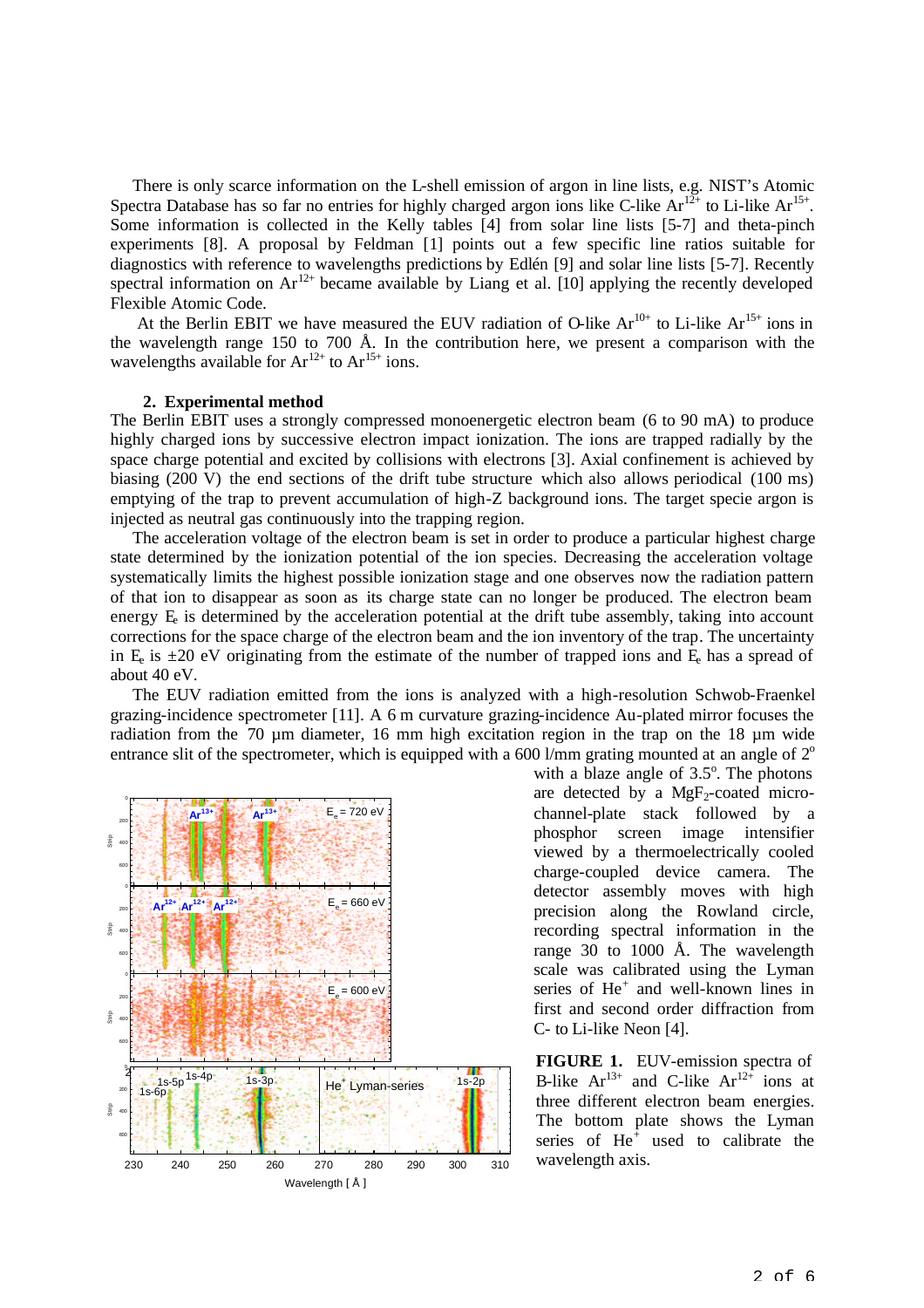### **3. Spectra**

Figure 1 shows an example of CCD images demonstrating the technique to limit the emission of ions in EBIT to a selected charge state. While for an electron beam energy of 720 eV we can clearly see the 243 and 257 Å lines of  $Ar^{13+}$ , these lines vanish in the 660 eV spectrum below the ionization threshold for  $Ar^{12+}$  of 686 eV. In the third image E=600 eV is close to the ionization energy (618 eV) of  $Ar^{11+}$ and the  $Ar^{12+}$  EUV radiation ceases. The panel at the bottom shows the Lyman series of singly charged He-ions used for calibration of the wavelength scale, running EBIT with a very high gas injection pressure and short confinement times to increase emission from low-Z lowly charged ions.

**TABLE 1.** EUV lines of Li-, Be- and B-like argon ions. Comparison of experimental wavelengths in [Å] from the Berlin EBIT with data from solar spectra and predictions. The total uncertainty in the measured wavelength is marked as [x]. The observed strength of the line is rated as vs (very strong), s (strong), m (moderate), w (weak) and vw (very weak). The Kelly tables [4] refer to solar line lists and experiments. The numbers proposed by Feldman [1] are based on predictions by Edlén [9]. The ground state (gs) of Li-like  $Ar^{15+1} s^2 2s^2 S_{1/2}$  has an ionization potential I.P. of 918.04 eV, of Be-like  $Ar^{14+} 1s^2 2s^2 1s_0$ , I.P. 854.78 eV and of B-like  $Ar^{13+} 1s^2 2s^2 2p$  ${}^{2}P_{1/2}$ , I.P. 755.75 eV. 'bl' marks a blend with lines from second order reflection.

| Ion                 | lower level                      | upper level                             | <b>Berlin EBIT</b> |            | wavelength            |                  |
|---------------------|----------------------------------|-----------------------------------------|--------------------|------------|-----------------------|------------------|
|                     |                                  |                                         | wavelength         | strength   | Kelly [4]             | Feldman [1]      |
| $Ar^{15+}$          | $1s^2 2s^2S_{1/2}$               | $1s^2 2p^2P_{3/2}$                      | 353.921 [6]        | <b>VS</b>  | $353.92^a$            |                  |
| $Ar^{15+}$          | $1s^2 2s 2s_{1/2}$               | $1s^2 2p^2P_{1/2}$                      | 389.108 [7]        | ${\bf S}$  | 389.14 <sup>a</sup>   |                  |
|                     |                                  |                                         |                    |            |                       |                  |
| $Ar^{14+}$          | $1s^2 2s^2$ ${}^1S_0$            | $1s^2 2s 2p^1P_1$                       | 221.157 [21]       | <b>VVS</b> | $221.15^{b}$          |                  |
| $Ar^{14+}$          | $1s^2 2s^2$ ${}^1S_0$            | $1s^2$ 2s 2p ${}^3P_1$                  | 424.022 [13]       | W          | 424.01 <sup>b</sup>   | $424.01^{\circ}$ |
|                     |                                  |                                         |                    |            |                       |                  |
| $Ar^{13+}$          | $2s^2 2p^2P_{1/2}$               | $2s 2p^2$ <sup>2</sup> $P_{3/2}$        | 180.253 [63]       | m          | 180.29 <sup>d</sup>   | 180.292          |
| $Ar^{13+}$          | $2s^2 2p^2P_{1/2}$               | $2s 2p^2$ <sup>2</sup> $P_{1/2}$        | 183.417 [54]       | m          | $183.41$ <sup>d</sup> | 183.450          |
| $Ar^{13+}$          | $2s^2 2p^2P_{3/2}$               | $2s 2p^2$ <sup>2</sup> $P_{3/2}$        | 187.930 [52]       | <b>VS</b>  | $187.95^d$            | 187.969          |
| $Ar^{13+}$          | $2s^2 2p^2P_{3/2}$               | $2s 2p^2$ <sup>2</sup> $P_{1/2}$        | 191.363 [51]       | S.         | $191.35^d$            | 191.404          |
| $Ar^{13+}$          | $2s^2 2p^2P_{1/2}$               | $2s 2p^2$ <sup>2</sup> S <sub>1/2</sub> | 194.354 [52]       | <b>VS</b>  | 194.39 <sup>d</sup>   | 194.396          |
| $Ar^{13+}$          | $2s^2 2p^2P_{3/2}$               | $2s 2p^2 S_{1/2}$                       | 203.374 [63]       | W          | $203.35^d$            | 203.351          |
| $\rm Ar^{13+}$      | $2s 2p^2 4P_{1/2}$               | $2p^3$ <sup>4</sup> S <sub>3/2</sub>    | 204.28 [50]        | <b>VW</b>  | $204.64^d$            | 204.668          |
| $Ar^{13+}$          | $2s 2p^2$ <sup>4</sup> $P_{3/2}$ | $2p^3$ <sup>4</sup> S <sub>3/2</sub>    | 208.98 [60]        | <b>VW</b>  | $208.31$ <sup>d</sup> | 208.329          |
| $Ar^{13+}$          | $2s 2p^2 4P_{5/2}$               | $2p^3$ <sup>4</sup> S <sub>3/2</sub>    | 213.22 [31]        | <b>VW</b>  | $213.42^d$            | 213.439          |
| $Ar^{13+}$          | $2s^2 2p^2P_{1/2}$               | $2s 2p^2$ <sup>2</sup> $D_{3/2}$        | 243.895 [95]       | S.         | $243.74$ <sup>d</sup> | 243.829          |
| $\rm Ar^{13+}$      | $2s^2 2p^2P_{3/2}$               | $2s 2p^2$ <sup>2</sup> $D_{5/2}$        | 257.372 [39]       | m          | $257.37^d$            | 257.446          |
| $Ar^{13+}$          | $2s^2 2p^2P_{3/2}$               | $2s 2p^2$ <sup>2</sup> $D_{3/2}$        | 257.967 [45]       | m          | $257.98^{d}$          | 258.084          |
| $Ar^{13+}$          | $2s 2p^2$ <sup>2</sup> $P_{1/2}$ | $2p^3$ ${}^2D_{3/2}$                    | 376.732 [6]        | <b>VS</b>  |                       | 376.22           |
| $Ar^{13+}$          | $2s 2p^2$ <sup>2</sup> $P_{3/2}$ | $2p^3$ ${}^2D_{5/2}$                    | 389.719 [10]       | S.         |                       | 387.37           |
| $Ar^{13+}$          | $2s^2 2p^2P_{1/2}$               | $2s 2p^2$ <sup>4</sup> $P_{3/2}$        | 420.465 [97]       | <b>VW</b>  |                       | 420.37           |
| $\mathrm{Ar}^{13+}$ | $2s^2 2p^2P_{1/2}$               | $2s 2p^2$ <sup>4</sup> $P_{1/2}$        | 436.698 [44]bl     | W          |                       | 436.11           |
| $\text{Ar}^{13+}$   | $2s^2 2p^2P_{3/2}$               | $2s 2p^2$ <sup>4</sup> $P_{5/2}$        | 441.059 [76]       | <b>VW</b>  |                       | 441.07           |
| $Ar^{13+}$          | $2s^2 2p^2P_{3/2}$               | $2s 2p^2$ <sup>4</sup> $P_{3/2}$        | 464.634 [95]       | <b>VW</b>  |                       | 464.61           |
| $Ar^{13+}$          | $2s^2 2p^2P_{3/2}$               | $2s 2p^2$ <sup>4</sup> $P_{1/2}$        | 484.944 [90]       | ${\rm VW}$ |                       | 483.92           |

<sup>a</sup> solar line list, Sandlin et al. [5]

<sup>b</sup> Ref. [7] and solar line list, Sandlin et al. [5]

<sup>c</sup> solar line list, Dere [6]<br><sup>d</sup> theta-pinch plasma experiment [8]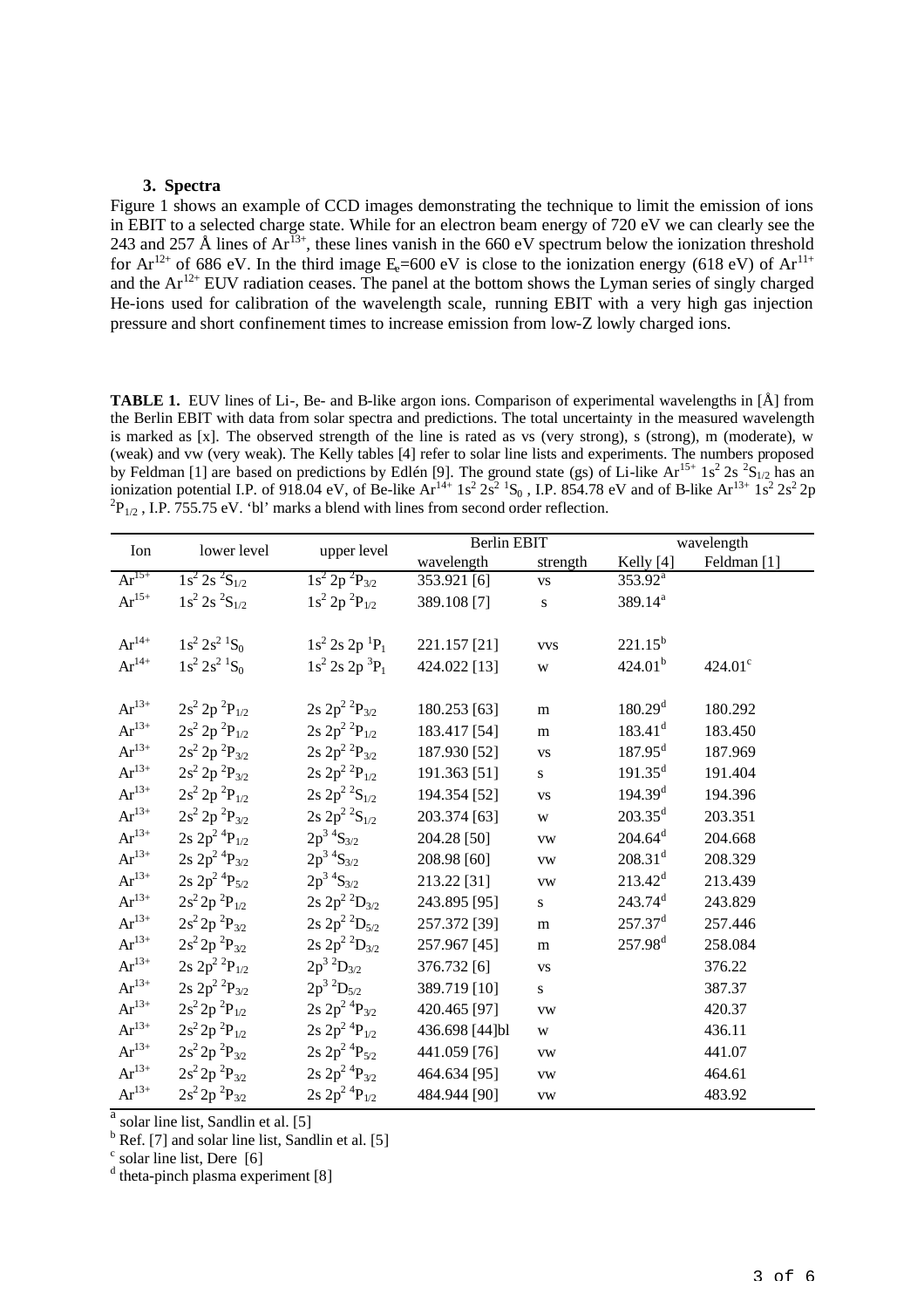For the evaluation of accurate line positions a horizontal, central 100 pixel wide strip was binned perpendicular to the dispersion direction to circumvent the slight curvature of the slit image on the CCD blurring the wavelength information. Peaks in the binned spectra are fitted with Gaussian functions and the results are summarized in Tables 1 and 2.

**TABLE 2.** EUV lines from C-like argon ions  $(Ar^{12+})$ , gs  $1s^2 2s^2 2p^2 3p_0$ , I.P. 686.11 eV. Comparison of experimental wavelengths from the Berlin EBIT with predictions from the Kelly data tables [4], Feldman [1] and Liang [10].

| lower level                             | upper level                             | <b>Berlin EBIT</b> |            | wavelength          |                       |              |
|-----------------------------------------|-----------------------------------------|--------------------|------------|---------------------|-----------------------|--------------|
|                                         |                                         | wavelength         | strength   | Kelly [4]           | Feldman [1]           | Liang $[10]$ |
| $2s^2 2p^2$ <sup>3</sup> $P_0$          | $2s\ 2p^3\ 3S_1$                        | 159.060 [70]       | W          | 159.08 <sup>a</sup> |                       | 159.089      |
| $2s^2 2p^2$ <sup>3</sup> $P_1$          | $2s\ 2p^3\ 3S_1$                        | 161.611 [90]       | W          | 161.61 <sup>a</sup> |                       | 161.624      |
| $2s^2 2p^2$ <sup>1</sup> D <sub>2</sub> | $2s\ 2p^3\ {}^1P_1$                     | 163.010 [78]       | m          | $162.96^a$          |                       | 162.980      |
| $2s^2 2p^2$ <sup>3</sup> $P_2$          | $2s\ 2p^3\ 3S_1$                        | 164.826 [54]       | S          | $164.82^{a}$        |                       | 164.819      |
| $2s^2 2p^2$ <sup>1</sup> D <sub>2</sub> | $2s\ 2p^3\ 1D_2$                        | 184.843 [77]       | S          | 184.90 <sup>b</sup> |                       | 184.433      |
| $2s^2 2p^2 1S_0$                        | $2s\ 2p^3\ {}^1P_1$                     | 186.333 [52]       | W          | $186.38^{b}$        |                       | 186.414      |
| $2s^2 2p^2$ <sup>3</sup> $P_0$          | $2s\ 2p^3\ 3P_1$                        | 201.689 [58]       | m          | 201.69 <sup>b</sup> |                       | 201.711      |
| $2s^2 2p^2$ <sup>3</sup> $P_1$          | $2s\ 2p^3\ 3P_2$                        | 205.257 [51]       | W          | $205.24^{b}$        |                       | 205.287      |
| $2s^2 2p^2$ <sup>3</sup> $P_1$          | $2s\,2p^3\,{}^3P_1$                     | 205.628 [21]       | m          | $205.77^{b}$        |                       | 205.804      |
| $2s^2 2p^2$ <sup>3</sup> $P_1$          | $2s\ 2p^3\ 3P_0$                        | 205.839 [60]       | S          | $205.94^{b}$        |                       | 205.950      |
| $2s^2 2p^2$ <sup>3</sup> $P_2$          | $2s\ 2p^3\ 3P_2$                        | 210.537 [68]       | <b>VS</b>  | $210.46^{b}$        |                       | 210.468      |
| $2s^2 2p^2$ <sup>3</sup> $P_2$          | $2s\ 2p^3\ 3P_1$                        | 211.107 [113]      | S          | 211.00 <sup>b</sup> |                       |              |
| $2s^2 2p^2$ <sup>3</sup> $P_0$          | $2s\ 2p^3\ 3D_1$                        | 236.249 [21]       | m          | 236.27 <sup>b</sup> |                       | 236.285      |
| $2s^2 2p^2$ <sup>3</sup> $P_1$          | $2s\ 2p^3\ 3D_1$                        | 241.898 [79]       | <b>VVW</b> | 241.90 <sup>b</sup> |                       | 241.921      |
| $2s^2 2p^2$ <sup>3</sup> $P_1$          | $2s\ 2p^3\ 3D_2$                        | 242.199 [10]       | S          | $242.22^{b}$        |                       | 242.240      |
| $2s^2 2p^2$ <sup>3</sup> $P_2$          | $2s\ 2p^3\ 3D_3$                        | 248.626 [9]        | S          | $248.68^{b}$        |                       | 248.697      |
| $2s^2 2p^2$ <sup>3</sup> $P_2$          | $2s\ 2p^3\ 3D_2$                        | 249.438 [35]       | W          | 249.46 <sup>b</sup> |                       | 249.487      |
| $2s^2 2p^2$ <sup>3</sup> $P_1$          | $2s\ 2p^3\ 5S_2$                        | 463.413 [94]       | <b>VVW</b> | $462.8^{\circ}$     | $459.53$ <sup>d</sup> | 459.530      |
| $2s^2 2p^2$ <sup>3</sup> $P_2$          | $2s\ 2p^3\ 5S_2$                        | 486.359 [70]       | m          | $490.2^{\circ}$     | $486.33^{d}$          | 486.328      |
| $2s^2 2p^2$ <sup>3</sup> $P_1$          | $2s^2 2p^2$ <sup>1</sup> S <sub>0</sub> | 659.562 [89]       | W          | $657^e$             | $656.60$ <sup>f</sup> | 656.604      |

<sup>a</sup> Deutschman et al. [12]

<sup>b</sup> theta-pinch plasma experiment [8]

 $\rm c$  Kastner et al. [13]

<sup>d</sup> predicted by Edlén [14]

 $\frac{e}{e}$  Kelly tables [4] and theta-pinch plasma experiment [8]

f<br>Feldman et al. [15]

# **4. Comparison with database information**

The observed spectral lines are identified by cross-referencing to previous measurements and multichannel Dirac-Fock calculations by Edlén. The two measured  $Ar^{15+}$  EUV lines connect the excited  $1s^22p^2P_{1/2}$  and  $P_{3/2}$  levels with the ground state. These two levels can also be fed by the so-called *j* and *k* satellites of Li-like argon observed in the x-ray spectral region. The line ratio of these satellites populated by dielectronic recombination and the *w*-resonance line of He-like  $Ar^{16+}$  serves as a temperature diagnostic for hot plasmas [16]. The accuracy of the measured EUV lines around 360  $\AA$  is improved by the fact that calibration lines could be recorded with the same spectrometer settings.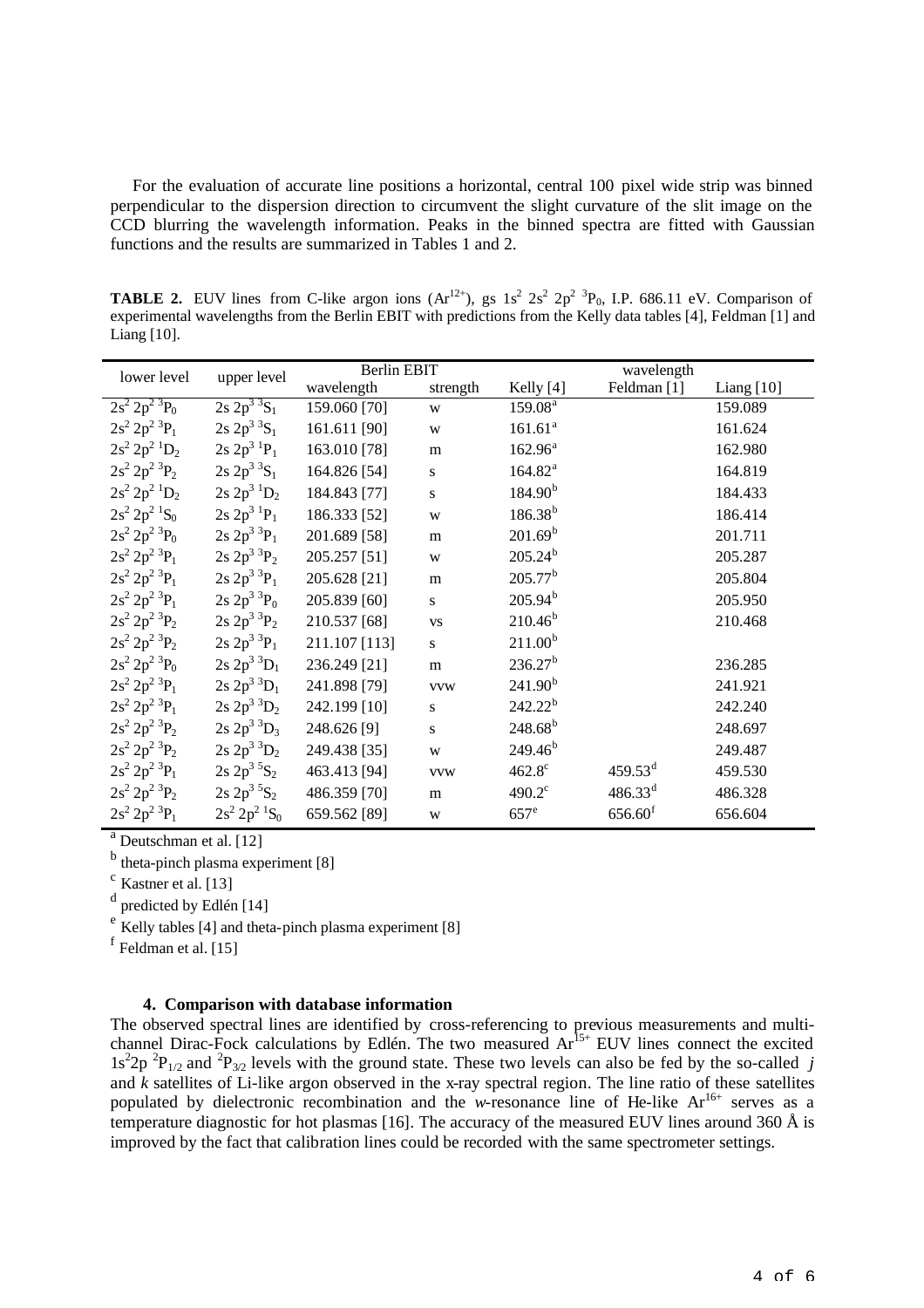

**FIGURE 2.** Energy level diagram for  $Ar<sup>13+</sup>$  showing transitions observed in the EUV spectral range. The first excited level decays via an M1 transition to the ground state. The wavelengths are measured values.

For Be-like Ar<sup>14+</sup>, the resonance line  $(2s^2 {}^{1}S_0 - 2s2p {}^{1}P_1)$  at 221.16 Å and the intercombination line  $(2s^2 {}^1S_0 - 2s2p {}^3P_1)$  at 424.02 Å are recorded, these being of special interest. In low density plasmas, e.g. active solar plasma regions, the  $2s2p<sup>3</sup>P<sub>1</sub>$  level can be depopulated significantly by electron collisions. The line ratio between the intercombination and the resonance line can therefore become sensitive to the electron density of the plasma [1]. At 1 keV EBIT beam energy and an electron density of 2.10<sup>12</sup> cm<sup>-3</sup> a line ratio of 1.4±0.4 % was estimated. A further advantage of this line ratio is the fact that for spectrometers which allow detection of second order diffracted lines, both the resonance and the intercombination line can be observed with the same spectrometer settings at nearby wavelengths.

B-like  $Ar^{13+}$  has a particular structure of energy levels with an excited level in near proximity of the ground state (Figure 2). This 2s2p  ${}^{2}P_{3/2}$  level decays with a radiative life time of about 9 ms via M1 emission at 4412 Å to the  ${}^{2}P_{1/2}$  ground state and is used as diagnostic of the ion cloud distribution in EBIT and as a high precision test of QED [17]. All the EUV lines feeding the  ${}^{2}P_{1/2}$  ground state and the closely-lying  ${}^{2}P_{3/2}$  level have been recorded. The intercombination lines 441.1 and 420.5 Å from the transitions  $2s^2 2p^2 P - 2s2p^2 P$  and the much stronger 376.7 and 389.7 Å lines originating from highly excited levels are considered to be valuable temperature diagnostic for plasmas.

In Table 2 we summarize the observed EUV lines for C-like  $Ar^{12+}$ . The weak forbidden transition  $2s^2 2p^2$   ${}^3P_1 - 2s^2 2p^2$   ${}^1S_0$  at 659 Å and two intercombination lines for transitions  $2s^2 2p^2$   ${}^3P_{1,2} - 2s 2p^3$  ${}^{5}S_{2}$  around 480 Å have been observed in agreement with predictions by Edlén [14] and the solar line list [15]. Several lines for transitions between highly excited levels have been measured in the wavelength range 160 to 250 Å and have previously been found in theta-pinch experiments [8]. Recently these lines have been calculated with the Flexible Atomic Code. This package calculates the atomic structure; atomic radiative and collisional processes based on relativistic configuration